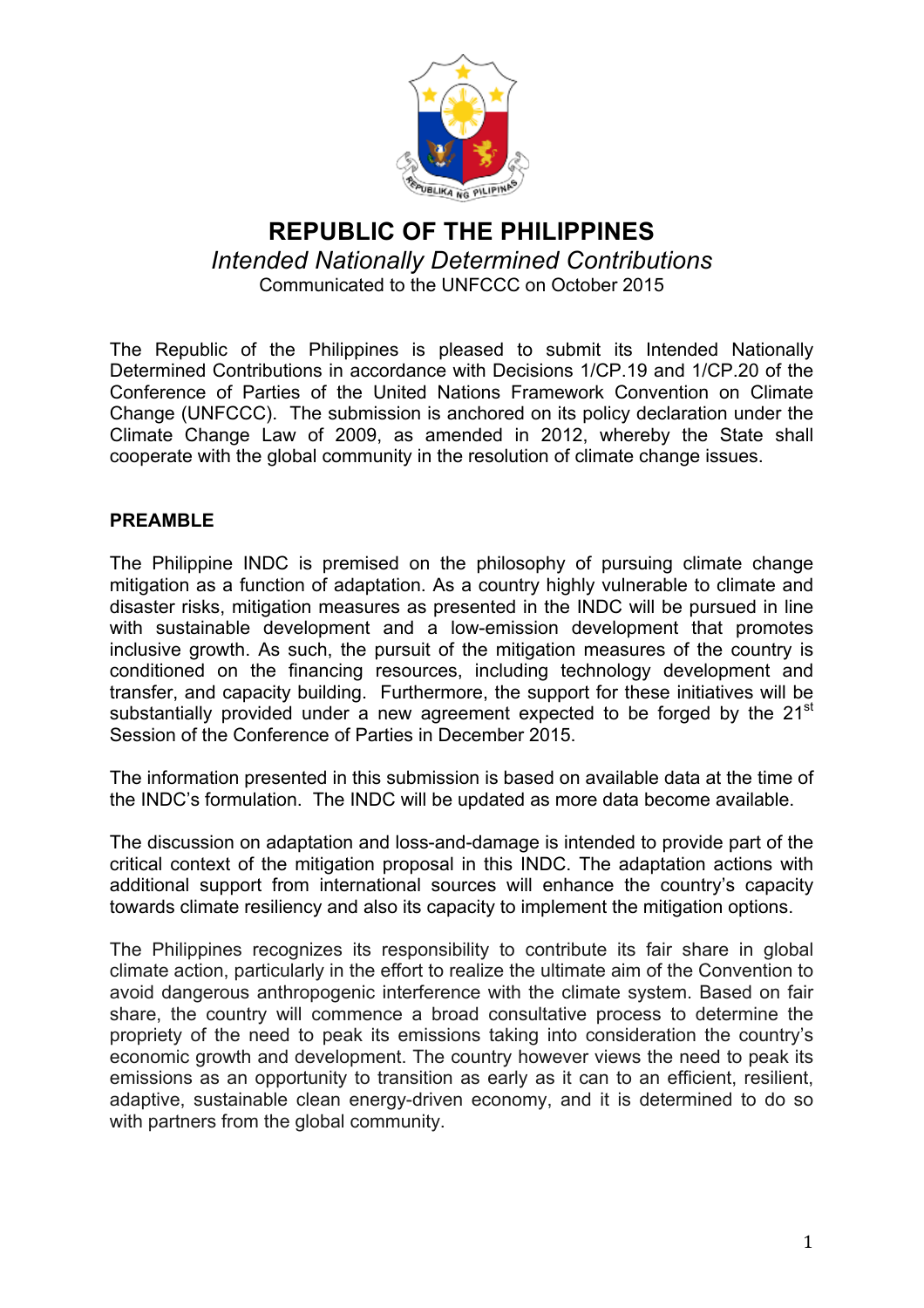The full implementation of the Philippine INDC is contingent on the provision of all elements under the means of implementation section. The Philippines still recognizes the leadership role of developed countries in addressing climate change.

#### **NATIONAL CONTEXT**

The Philippines, an archipelagic country with a population of more than 100 million, is highly vulnerable to the impacts of climate change and natural hazards. In the Global Climate Risk Index of Germanwatch, the Philippines ranked fifth with respect to the long-term Climate Risk Index (CRI) for the period of 1994 to 2014. In terms of the 2013 CRI, the Philippines is identified as the most affected country (ranked 1st).

While the Philippines is making significant strides toward a more inclusive growth aimed at further reducing poverty and creating more opportunities for shared prosperity, the challenge is to pursue economic development while simultaneously having to deal with the impacts of climate change and natural hazards. Climate change and natural hazards will progressively impact sectors that are strategically important for the growth of the economy, e.g., agriculture, fisheries, and water resource management. Increase in temperature, coupled with changes in precipitation patterns and hydrological regimes, can only exacerbate the country's existing vulnerabilities, threatening its sustainable development and the survival of future generations of Filipinos.

Recognizing the critical and complex challenges posed by climate change, the Philippines continuously pursues institutional reforms factoring sustainable and responsible use of natural resources, respect for, protection, promotion, and fulfillment, as well as, the full enjoyment of human rights by all, including the indigenous peoples and local communities, gender equality and the full and equal participation of women, intergenerational equity, biodiversity conservation, food and water security. The Philippine government has put in place a comprehensive climate change policy agenda, to wit:

- Passage of the Climate Change Act of 2009 and amended in 2012 which established the *Climate Change Commission (CCC)* to lead policy development and coordinate, monitor and evaluate climate response. The Cabinet Cluster on Climate Change Adaptation and Mitigation (CCAM) was also created to focus on increasing convergence and coordination among government agencies with key roles on adaptation and mitigation. The amended law also led to the introduction of the Peoples' Survival Fund allocating national budget for adaptation needs of local communities and local governments.
- Enactment of the National Disaster Risk Reduction and Management Law of 2010 serving as guide to mitigate impacts of disasters and increase resilience in the face of natural disasters.
- Adoption of the *National Framework Strategy on Climate Change (NFSCC) in 2010* laid the foundation and roadmap for addressing climate change. It identified adaptation as the anchor strategy and considered mitigation as a function of adaptation.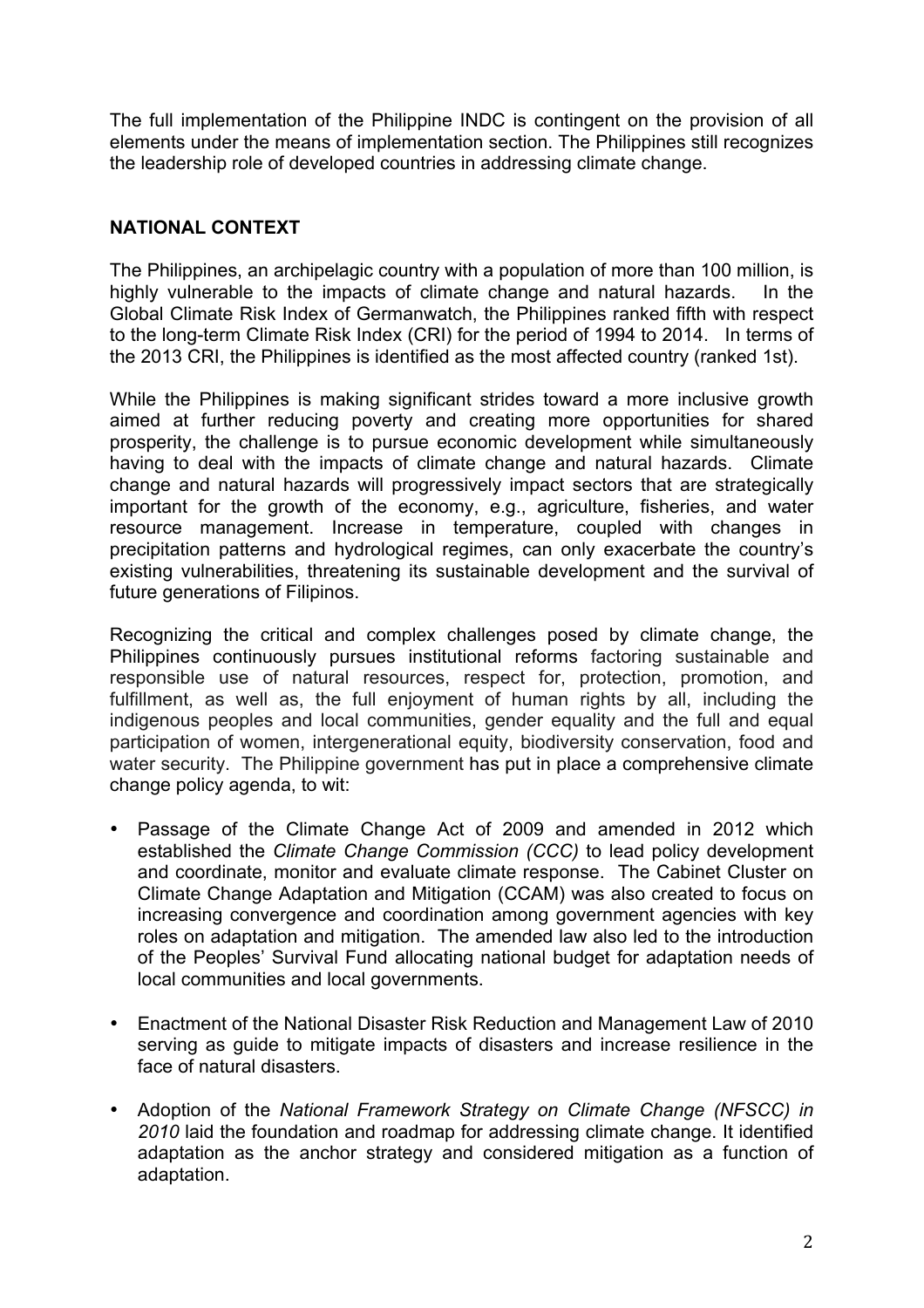- Issuance of the *National Climate Change Action Plan (NCCAP)* in 2011 set the tone for the Government to implement short, medium and long term actions in seven thematic areas of food security, water security, ecological and environmental stability, human security, climate smart industries and services, sustainable energy, and knowledge and capacity development.
- Promulgation of complementary sectoral laws (e.g. Ecological Solid Waste Management Act of 2000, Biofuels Act of 2006 and the Renewable Energy Act of 2008) that led to the increase in the utilization of renewable energy sources, reinforcing and institutionalizing climate change mitigation actions, as well as, creating opportunities for synergy and collaboration for an efficient utilization of limited resources.
- The Philippines is endowed with diverse ecosystems, which are considered extremely important for enabling the country to develop resilience in the face of climate change. Among these are its forests and marine resources, which are seen as contributing to both adaptation and mitigation needs. Marine ecosystems can play a crucial role with its potential on blue carbon. Some of these ecosystem contributions are articulated in the Philippine National REDD Plus Strategy and the recently updated Philippine Biodiversity Strategy and Action Plan. The Philippine legislature is poised to declare by law 97 protected areas as national parks under the Expanded National Integrated Protected Areas Systems, which could contribute to increasing resiliency against climate change.

#### **PLANNING PROCESS OF THE INDC**

The Planning for the Philippine INDC is consistent with the Philippine Development Plan, the National Framework Strategy on Climate Change, the National Climate Change Action Plan and the National Disaster Risk Reduction and Management Plan. These plans and the INDC were developed through exhaustive, inclusive and participatory processes.

- Consultations on the preparation of the INDCs were organized and conducted with relevant government agencies including the Office of the President, the Senate and House of Representatives.
- Internationally accepted tools and methodologies were used by government agencies to identify possible mitigation options as input to the INDC.
- Consultations were also conducted with the civil society and the relevant business sectors.

#### **MITIGATION**

The Philippines intends to undertake GHG ( $CO<sub>2</sub>e$ ) emissions reduction of about 70% by 2030 relative to its BAU scenario of 2000-2030. Reduction of CO2e emissions will come from energy, transport, waste, forestry and industry sectors. The mitigation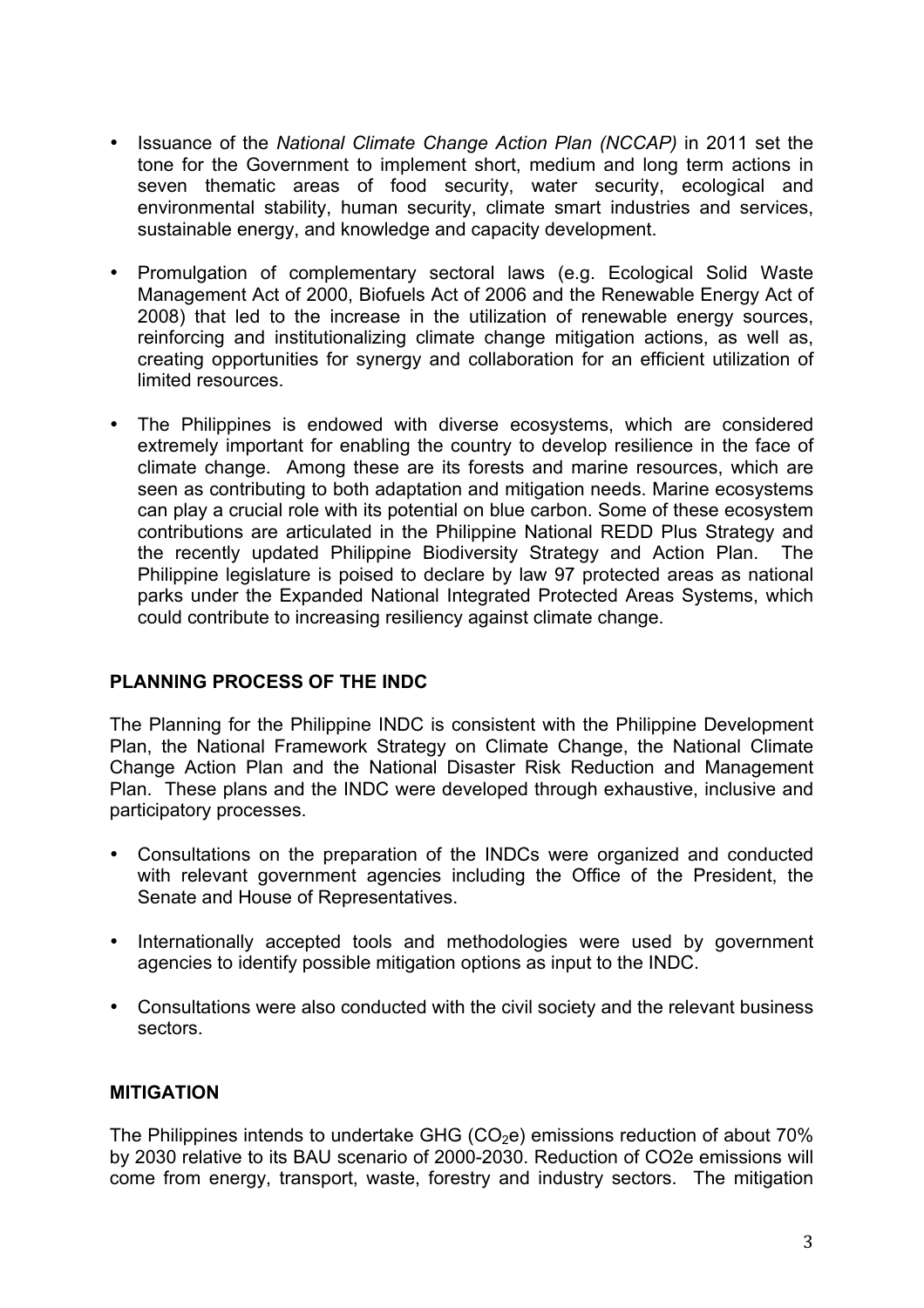contribution is conditioned on the extent of financial resources, including technology development & transfer, and capacity building, that will be made available to the Philippines.

In the identification and selection of mitigation options, national circumstances particularly the country's climate vulnerabilities and capacity to implement, were among the critical determinant factors.

#### *Assumptions Used*

- For the Baseline scenario, historical GDP from 2010 2014 and an annual average of 6.5% for 2015 – 2030
- Average annual population growth of 1.85%
- *Loss-and-Damages* from climate change and extreme events will not require substantial diversion of resources for rehabilitation and reconstruction thereby affecting development targets as well as mitigation commitments under this INDC.
- Identified co-benefits for mitigation options such as environmental and socio-economic benefits are realized.
- Climate projections were considered in the assessment of mitigation options

Methodology and Tools

- 2006 IPCC guidelines for the GHG inventory
- Tools used
	- o 2006 IPCC software
	- o Agriculture and Land Use (ALU) Software for agriculture, forestry and other land uses
	- o Long Range Energy Alternative Planning (LEAP)
	- o Multi-criteria Analysis (MCA)
- Assessments conducted
	- o Integration of climate change considerations in the assessment such as analysis of climate projections' impacts on hydropower potential as an RE option for mitigation.
	- o Cost-benefit Analysis including the Marginal Abatement Cost Curve until 2030 for sectors with mitigation potential
	- o Multi-criteria Analysis for prioritizing mitigation actions

#### **ADAPTATION**

Recognizing the vulnerability of the country to the impacts of climate change, the State prioritizes adaptation and adopts it as the anchor strategy as espoused by the National Framework Strategy on Climate Change and subsequently elaborated in its National Climate Change Action Plan.

The Philippines strives to ensure that climate change adaptation and disaster risk reduction are mainstreamed and integrated into the country's plans and programs at all levels. The path towards a low emission development will require climate resilience and improved adaptive capacity. Financial resources, technology transfer and capacity building support for adaptation will ensure that the country's committed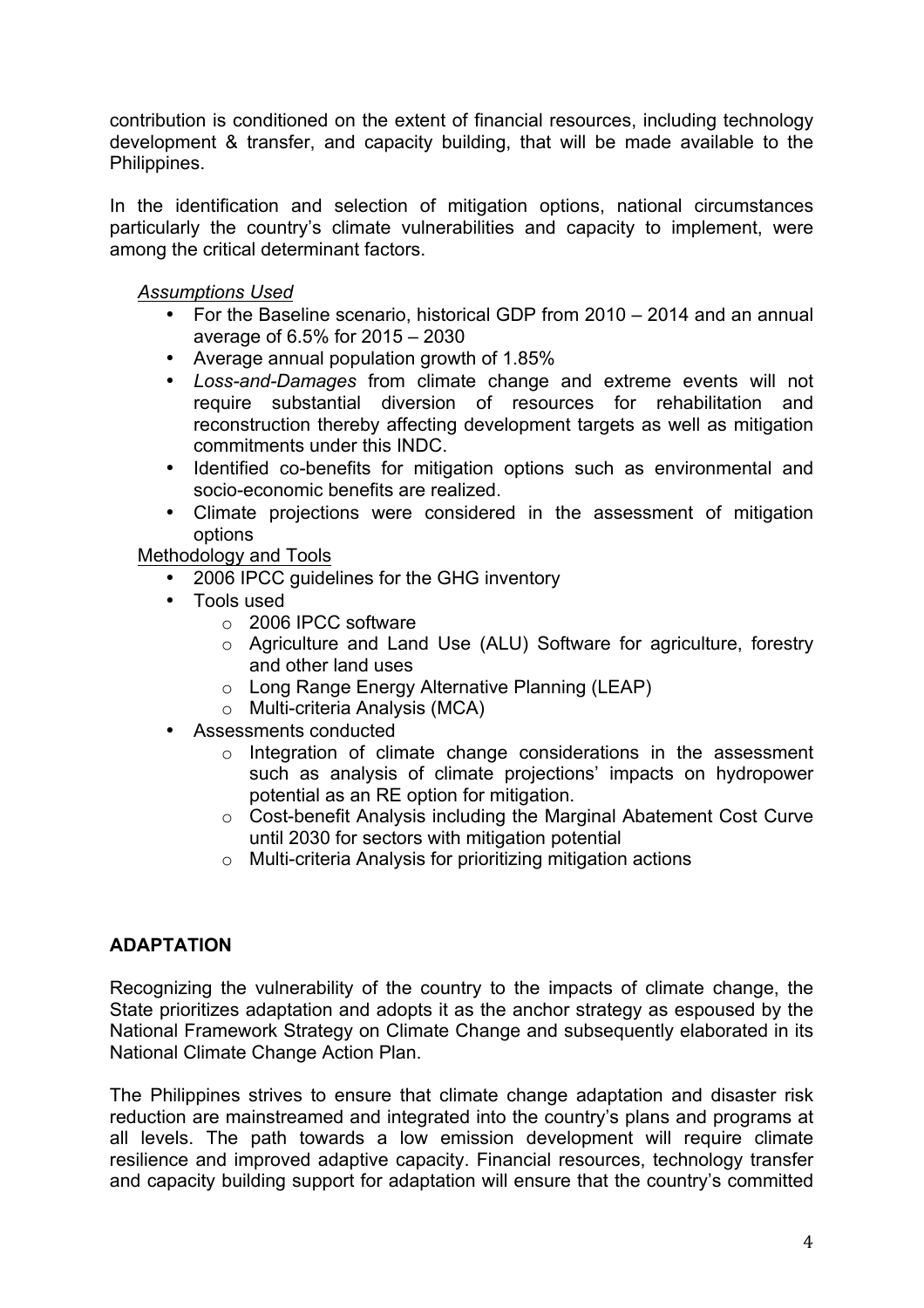mitigation INDC will be attained. The following priority measures, among others, would need such identified implementation support:

- 1. Institutional and system strengthening for downscaling climate change models, climate scenario-building, climate monitoring and observation;
- 2. Roll-out of science-based climate/disaster risk and vulnerability assessment process as the basis for mainstreaming climate and disaster risks reduction in development plans, programs and projects;
- 3. Development of climate and disaster-resilient ecosystem(s);
- 4. Enhancement of climate and disaster-resilience of key sectors agriculture, water and health;
- 5. Systematic transition to a climate and disaster-resilient social and economic growth; and
- 6. Research and development on climate change, extremes and impacts for improved risk assessment and management.

## **LOSS AND DAMAGE**

The basic foundation for prioritizing adaptation measures is to ensure that loss and damage from climate change and extreme events are minimized to ensure achievement of national development targets through building capacities and enhancing resilience to avoid and mitigate losses in a sustainable manner.

The Philippine INDC assumes that *Loss-and-Damages* from climate change and extreme events will not require diversion of substantial resources for rehabilitation and reconstruction thereby adversely affecting the country's capacity to meet national development targets as well as mitigation commitments under this INDC.

#### **MEANS OF IMPLEMENTATION**

The Philippines is already undertaking initiatives to mainstream and institutionalize climate change adaptation and mitigation into the plans and programs of the government as reflected in government expenditures. The Philippine government has installed a system for tagging its expenditure for climate change adaptation and mitigation and is envisioned to use this system for its annual budgeting process starting 2015.

Highlighting the vulnerability of the country, public financing will prioritize adaptation to reduce vulnerability and risks to the community, at the same time providing a policy environment that will enable participation of the private sector to optimize mitigation opportunities and reduce business risks towards a climate smart development.

Full implementation of the Philippines' INDC requires support in the form of adequate, predictable and sustainable financing.

Likewise, implementation of both national development targets and mitigation initiatives necessitate the continuous development and strengthening of the country's